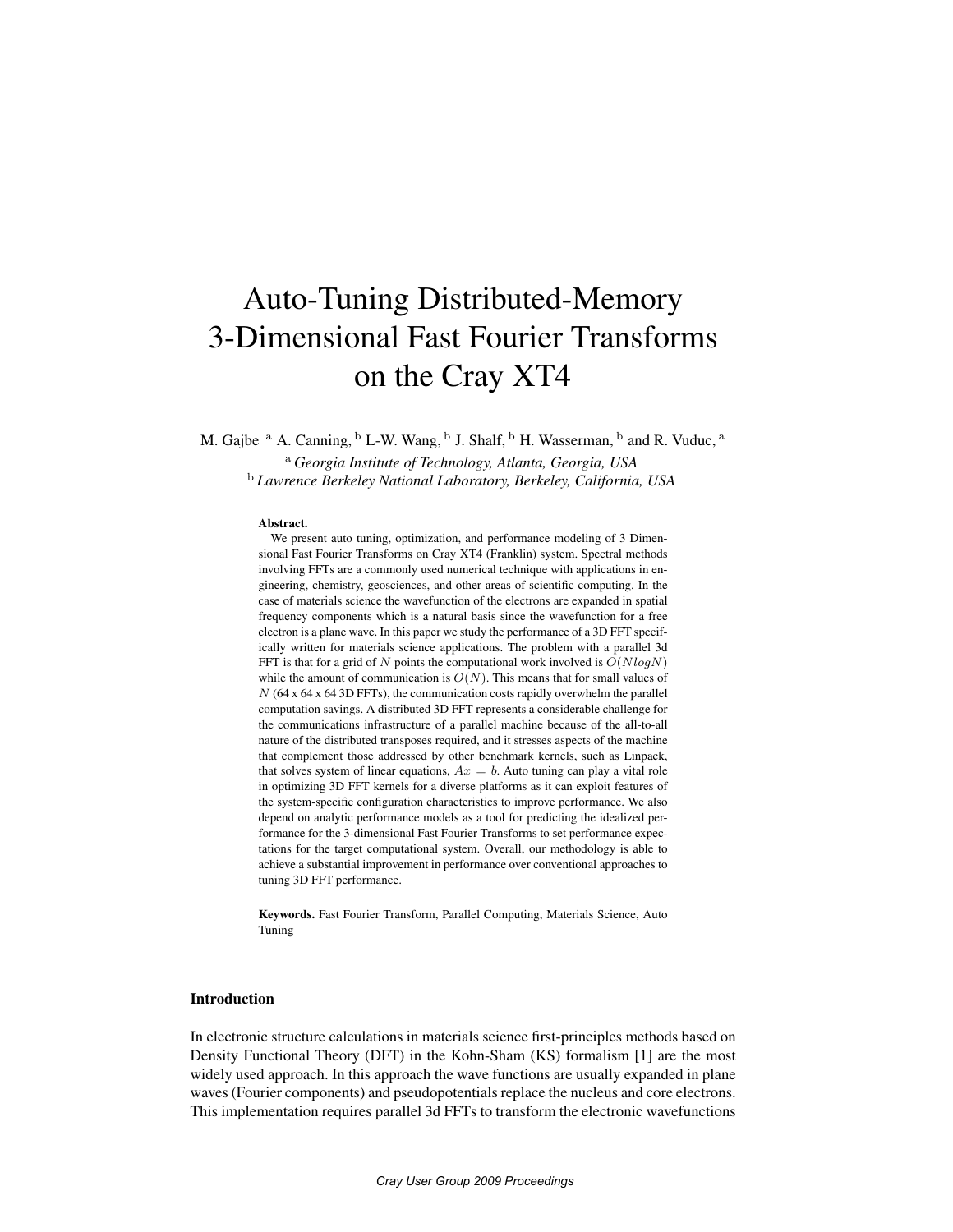from Fourier space to real space to construct the charge density. This gives a computationally very efficient approach with a full quantum mechanical treatment for the valence electrons, allowing the study of systems containing hundreds of atoms on modest-sized parallel computers. Taken as a method DFT-based codes are one of the largest consumers of scientific computer cycles around the world with theoretical chemists, biologists, experimentalists etc. now becoming users of this approach. Parallel 3d FFTs are very demanding on the communication network of parallel computers as they require global transpositions of the FFT grid across the machine. The ratio of calculations to communications for 3d FFTs is of order  $\log N$  where N is the grid dimension (compared to a ratio of N for a distributed matrix multiply of matrix size  $N$ ) which makes it one of the most demanding algorithms to scale on a parallel machine. A scalable parallel 3d FFT is critical to the overall scaling of plane wave DFT codes. In this work we have implemented five different versions of the communications routines used in the 3d FFT to determine which is the most efficient for different processor counts and different grid sizes.

In plane wave codes we have many electronic wavefunctions where each one is represented in fourier space so unlike spectral type codes we are typically performing many moderate sized 3d FFTs rather than one large 3d FFT. This has the disadvantage from the scaling point of view that it is difficult to efficiently scale up a moderate sized 3d FFT on a large number of processors but it has the advantage that for all-band codes we can perform many 3d FFTs at the same time to aggregate the message sizes and avoid latency issues. The wavefunctions are also represented by a sphere of points in Fourier space and a standard grid in real space where the sphere typically has a diameter about half the size of the grid. This means we can also reduce the amount of message passing and calculations required compared to using a standard 3d FFT where the number of grid points is the same in Fourier and real space. We have therefore written our own specialized 3d FFTs for plane wave codes that can run faster than using any public domain 3d FFT libraries such as FFTW or P3DFFT and have no restrictions on what grid sizes can be run. Our specialized 3d FFTs are used in many widely used materials science codes such as PARATEC, PeTOT, ESCAN [3].

DFT using the Local Density Approximation (LDA) for the exchange-correlation potential requires that the wavefunctions of the electrons  $\{\psi_i\}$  satisfy the Kohn-Sham equations

$$
\left[-\frac{1}{2}\nabla^2 + \sum_R v_{ion}(r - R) + \int \frac{\rho(r')}{|r - r'|} d^3r' + \mu_{xc}(\rho(r))\right]\psi_i = \varepsilon_i \psi_i \tag{1}
$$

where  $v_{ion}(r)$  is the ionic pseudopotential,  $\rho(r)$  is the charge density and  $\mu_{xc}(\rho(r))$  is the LDA exchange-correlation potential. We use periodic boundary conditions, expanding the wavefunctions in plane waves (Fourier components),

$$
\psi_{j,\mathbf{k}}(\mathbf{r}) = \sum_{\mathbf{g}} a_{j,\mathbf{k}}(\mathbf{g}) e^{i(\mathbf{g} + \mathbf{k}) \cdot \mathbf{r}} \ . \tag{2}
$$

The selection of the number of plane waves is determined by a cutoff  $E_{cut}$  in the planewave kinetic energy  $\frac{1}{2}|\mathbf{g} + \mathbf{k}|^2$  where  $\{\mathbf{g}\}\$  are reciprocal lattice vectors. This means that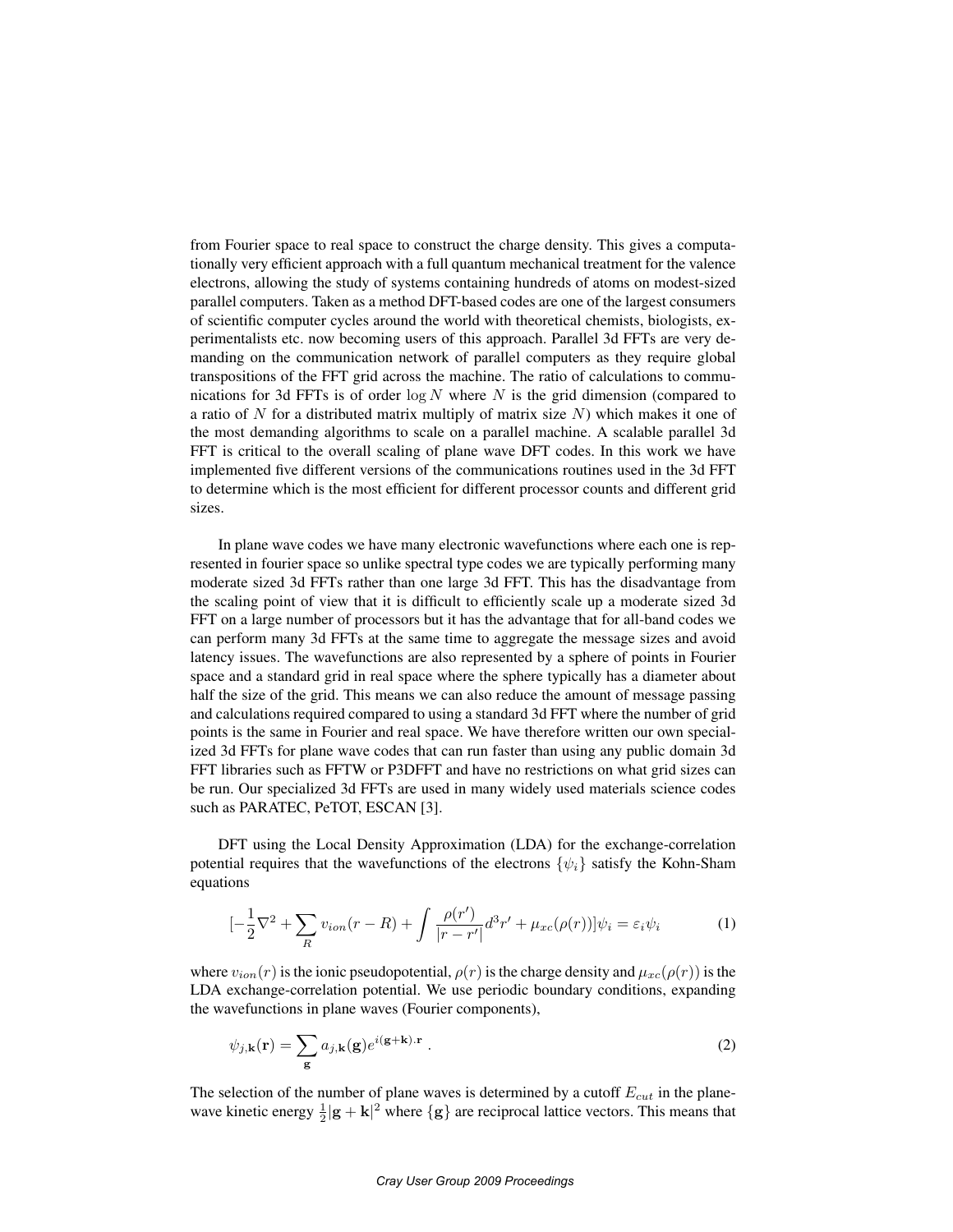the representation of the wavefunctions in Fourier space is a sphere or ellipsoid with each g vector corresponding to a Fourier component (see Figure 1). The k's are vectors sampling the first Brillouin Zone (BZ) of the chosen unit cell (or supercell). The Kohn-Sham equations are usually solved by minimizing the total energy with an iterative scheme, such as conjugate gradient (CG), for a fixed charge density and then updating the charge density until self-consistency is achieved (for a review of this approach see reference [2]). Some parts of the calculation are done in Fourier space and some in real space transforming between the two using 3d FFTs.

# 1. Parallel Data Decomposition 3d FFT

A 3d FFT consists of three sets of 1d FFTs in the x,y and z directions with transpositions of the data between each set of 1d FFTs. Only two transposes are needed if the final data layout is not required to have the same x,y,z order in both spaces. Since the g vectors (Fourier coefficients) are distributed across the processors these two transposes can require global communications across the parallel computer.

As mentioned in the previous section the data for a given wavefunction forms a sphere of points in Fourier space and a standard grid in real space (see Figure 1). The data distribution for the sphere is driven by 1) the need to have complete columns of data on a given processor to perform the first set of 1d FFTs 2) other parts of the code require intensive calculations related to the number of Fourier components each processor holds so to load balance this part of the calculation we require a similar number of Fourier components on each processor. The data layout we use in Fourier space is to order the columns of the sphere in descending order and then to give out the individual columns to the processors such that each new column is given to the processor with the fewest number of fourier components. In this way each processor holds sets of complete columns and approximately the same number of fourier components (see Figure 1 for an example of the layout on three processors). In real space we consider the grid as a one dimensional set of columns with  $(x,y,z)$  ordering and then give out contiguous sets of columns to each processor giving as closely as possible the same number of columns to each processor. In this way each processor will hold complete planes or sections of planes of the three dimensional grid (see 1). With this data layout we have no restrictions on the number of processors required for a given sphere or grid size. Also this data layout means that the first transpose in the 3d FFT typically requires all processors communicating with every other processor while the second transpose may require no communications (if the each processor has complete planes) or limited local communications if each processor has a section of a plane. In the case of SMP nodes complete planes can still reside on a node even if each processor is performing calculations on sections of a plane. A more detailed description of each step in our specialized 3d FFT can be found in reference [5].

## 2. Parallel Communication Structure for 3d FFT

In order to have a scalable parallel 3d FFT we therefore need to have as efficient as possible an implementation of the communications in the two parallel transposes. As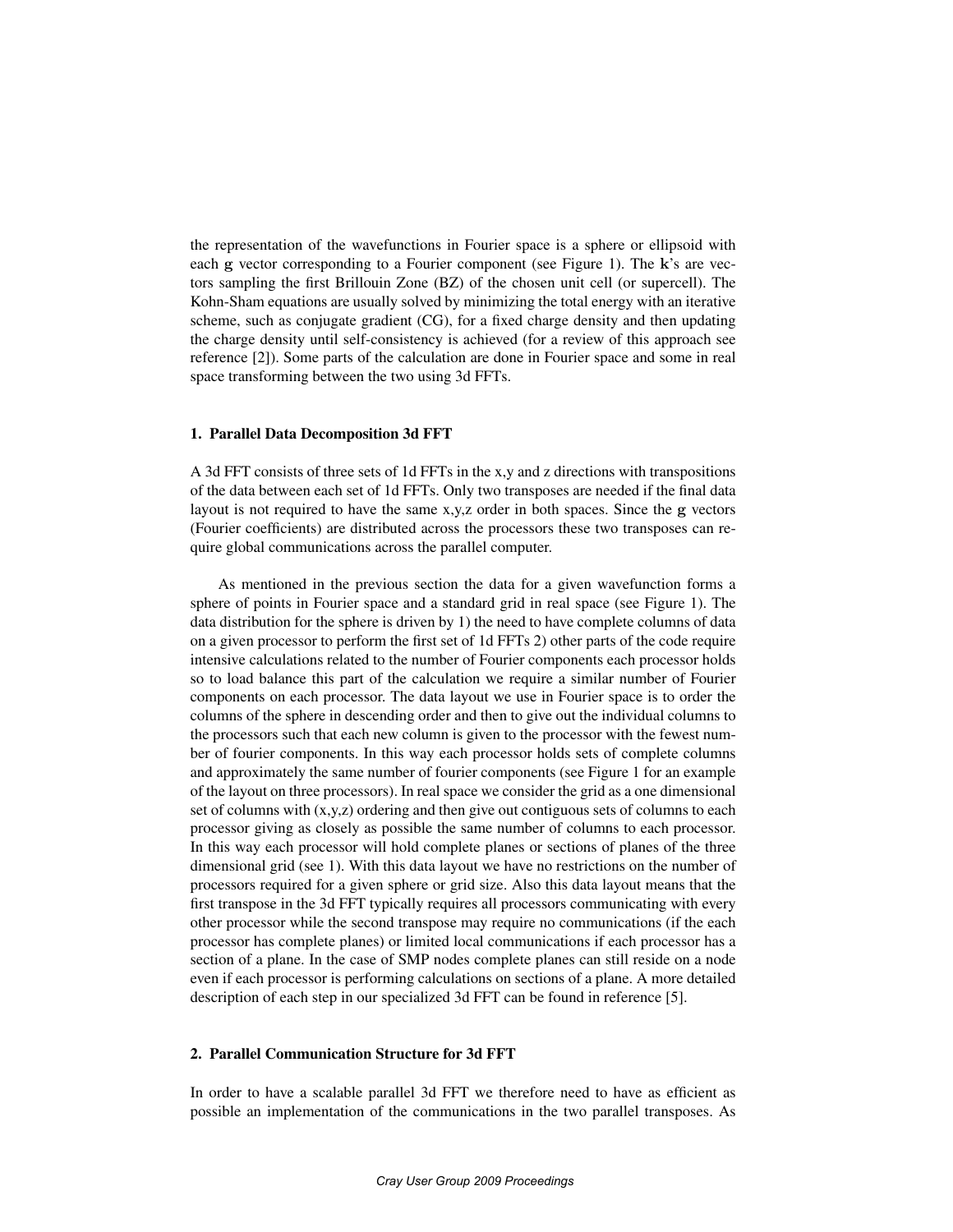

Figure 1. A three processor example of the parallel data layout for the wavefunctions of each electron in Fourier space (left) and real space (right). The different colors correspond to the data held by processors P0, P1 and P2.

mentioned above it is the first transpose that typically involves almost all the processors communicating with each other while the second transpose will typically involve limited local communications. We have implemented two basic types of MPI communications in our transposes. The first one uses MPI\_ISEND and MPI\_RECV and the second uses MPI\_ALLTOALLV which is a collective operation allowing all processors to send distinct messages of different lengths to all the other processors. In the case of the ISEND and RECV version we have implemented different communication structures. In the first case all the processors send to processor one then processor two etc. at the same time while in the second case each processor sends to its processor number plus one, then plus two etc. as if in a ring, to avoid contention in communications. We also have what we will refer to as blocked versions of these 3d FFTs where we perform a number of 3d FFTs at the same time (typically 40) and so can aggregate the message sizes to avoid latency problems. In our particular application we are performing a large number of moderate sized 3d FFTs (our strong scaling tests will be for  $512<sup>3</sup>$  grid) so it is important to take advantage of this blocking to avoid latency issues on large processor counts.

# 3. Motivation for Auto-Tuning

Achieving close to peak performance is important for all scientific applications. The performance is largely dependent upon computation kernels such as dense or sparse matrix operations, Fast Fourier Transforms, stencil computations etc. In general to obtain good performance on a specific platform these kernels require machine-dependent tuning by hand or using highly optimized machine specific scientific and mathematical libraries and compilers. A number of automatic tuning systems have been developed that typically uses - (*i*): Selecting an optimal implementation of a kernel (*ii*): developing multiple machine specific implementations of kernels (*iii*): Use of optimized system configurations.

However, conventional performance tuning by hand is time consuming, and can be error-prone. Moreover, the kernel should be tuned for a specific system configuration and processor. Another problem is that the hardware, system software, microprocessors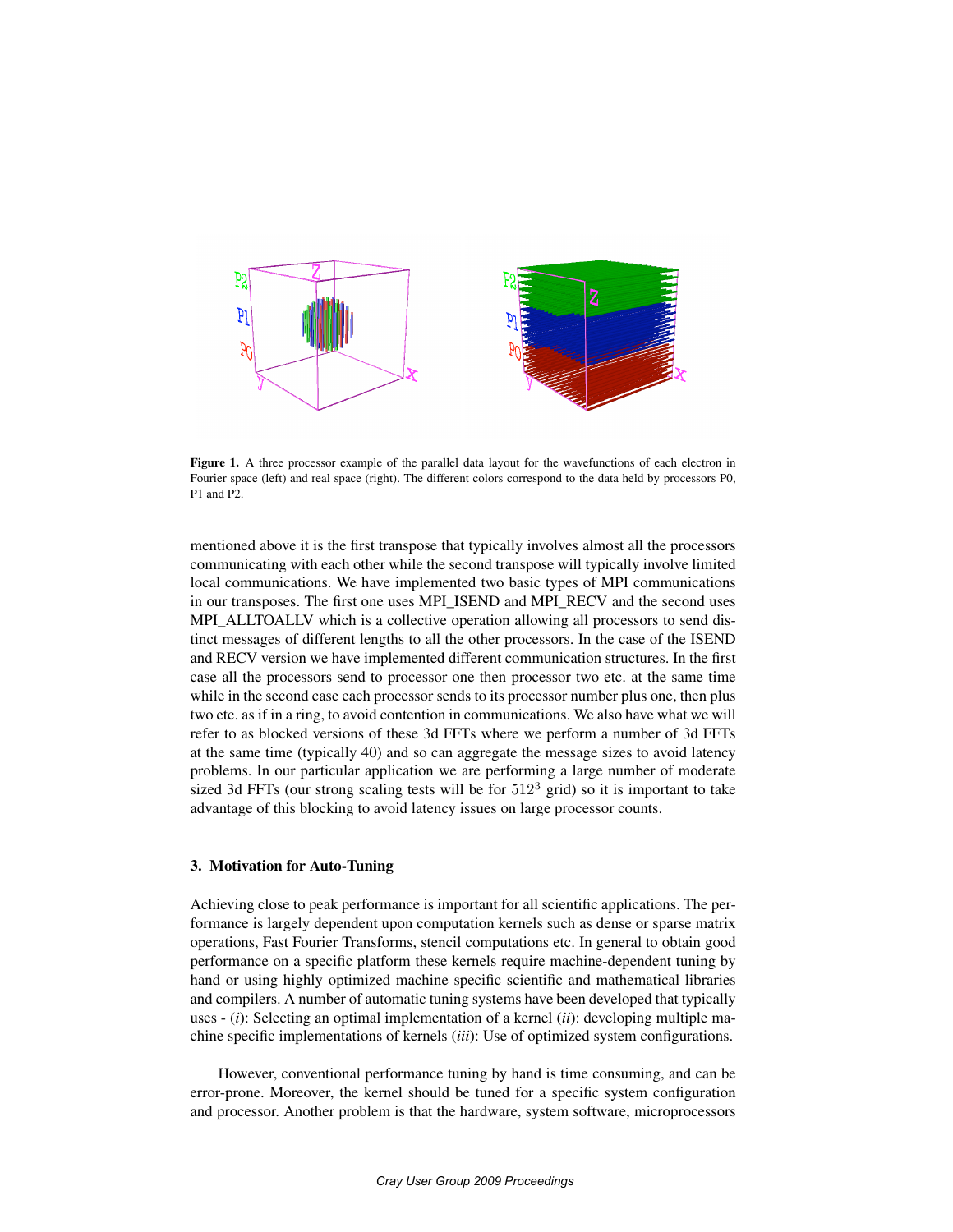are continuously evolving. Even with intimate knowledge of the architecture, compilers and libraries, performance of a kernel is hard to predict. Modern high level compilers also face difficulty in optimizing the kernels for general use as they are not able to use the physics behind the computational kernel. Even performance of the best algorithms is dependent on problem size that is usually only determined at execution time.

Therefore, auto tuning plays a vital role in optimizing these kernels for a specific platform as it can make use of the domain or kernel specific knowledge as well as the system configuration. The best approach that can be taken towards auto tuning is, to identify a set of algorithms or methods and then find the fastest method for a given platform and problem size by collecting performance data. For testing, portability and maintenance of a code a modular design approach is required. Using such modular designs one can focus on the performance of a key subroutine or kernel. Tuning these kernels on several platforms automatically improves performance of an application that uses it.

# 4. Motivation for Studying 3D FFTs

One of the widely used kernels is 3 Dimensional FFT. It is a commonly used numerical technique in computational physics, engineering, chemistry, geosciences, and other areas of high performance computing. The 3D FFT is built on top of highly optimized versions of 1D FFT that are available on most modern systems. However, there is no optimized 3D FFT library or kernel available on today's modern supercomputers.

The most successful attempt to autotune FFTs are (*i*): FFTW [4](*ii*): Spiral [9].

# *4.1. FFTW :*

The FFTW package [4] produces highly optimized Discrete Fourier Transform (DFT) kernels using a family of FFT algorithms. It is a C subroutine library for computing the discrete Fourier transform (DFT) in one or more dimensions, of arbitrary input size, and of both real and complex data (as well as of even/odd data, i.e. the discrete cosine/sine transforms or DCT/DST). All fftw\_mpi transforms are in-place. In particular, the data is divided according to the rows (first dimension) of the data: each process gets a subset of the rows of the data. (This is called a "slab decomposition.") One consequence of this is that you can't take advantage of more processors than you have rows (e.g.  $64 \times 64 \times 64$ matrix can at most use 64 processors). Hence, the 3D MPI FFT subroutine is not scalable as the maximum number of processors or cores that can be used is  $N$  for an  $N \times N \times N$ problem size.

# *4.2. SPIRAL :*

Spiral generates platform-tuned implementations of digital signal processing (DSP) algorithms such as the discrete Fourier transform, discrete cosine transform, and many other numerical kernels. Spiral focuses on how to achieve optimal performance on numerical kernels using coding efforts. A high abstraction level for automation is used in Spiral that uses knowledge about available algorithms and algorithm optimizations to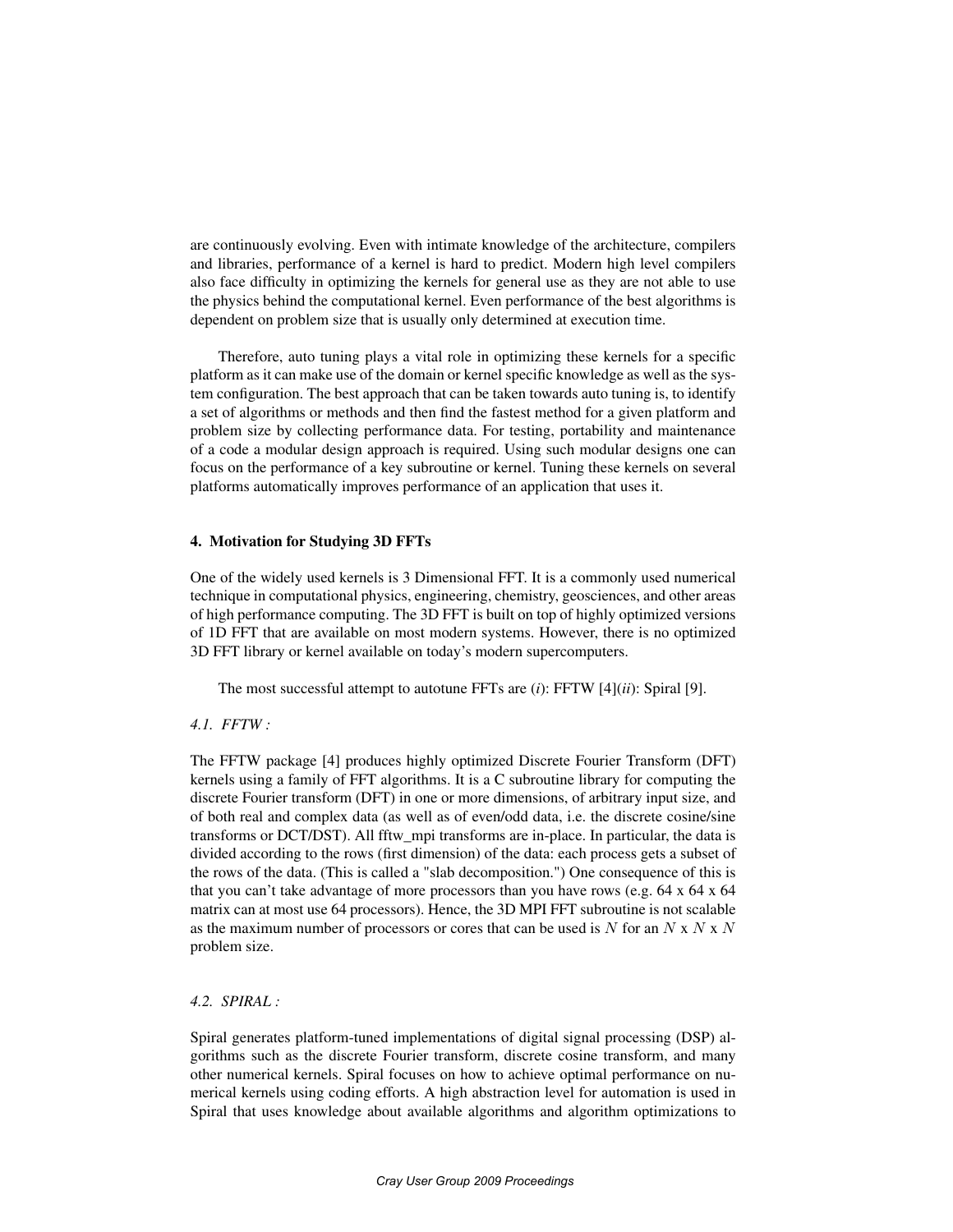generate a computer program.

Both FFTW and SPIRAL do not address automatic performance tuning of 3D MPI FFTs. FFTW is not scalable beyond the maximum of any of the 3 dimensions of 3D grid. In todays high performance world, 3 Dimensional FFT computations are widely used in various scientific applications and benchmarks. Hence, we decided to focus on automating this computational kernel.

# *4.3. Approach for Auto-tuning*

In general, to auto tune a kernel involves two steps. (*i*): Identification of set of methods to perform 3D FFT. (*ii*): Identification of the fastest method after analyzing the collected data.

We have also chosen different methods to perform the transpose operation that is at the heart of 3D FFT. This is achieved using MPI library calls MPI\_ISEND and MPI\_RECV and MPI\_ALLTOALLV as well as different techniques to perform the transpose operation as discussed above.

The steps involved in the auto tuning process are :

- 1. Overlapping of communication and computation using MPI\_ISEND and MPI\_RECV library calls.
- 2. The communications are staggered rather than all just sending to the same processor at the same time. The source and destination processors are used in a circular mechanism.
	- Process i will receive data from  $mod(MyRank-i-1+NoNodes, NoNodes)$ .
	- Process i will send data to  $mod(MyRank + i 1, NoNodes)$ .
- 3. An optimal set of columns are packaged together and communicated.
- 4. The number of columns that are packaged together depends upon the optimal bandwidth of the network during the computation.

The domain decomposition of the 3D FFT's into component 1D FFTs is shown in figure 2. The results with the above tuning method and its comparison with different methods to perform the transpose operation are shown in table 1 and in the graph 3.

# *4.4. Performance Model of 3D FFT*

The total execution time of an application on a platform is estimated as a linear combination of time spent by the processor, memory, communication subsystem, and I/O subsystem. The total estimated wallclock time is given by

$$
T_{tot} = T_{init} + T_{comp} + T_{comm} + T_{overhead}
$$

Where the wallclock time is composed of the computation time, communication time, time required for I/O and the overhead time, respectively. To estimate these terms, several executions of the application on the existing hardware platform are performed.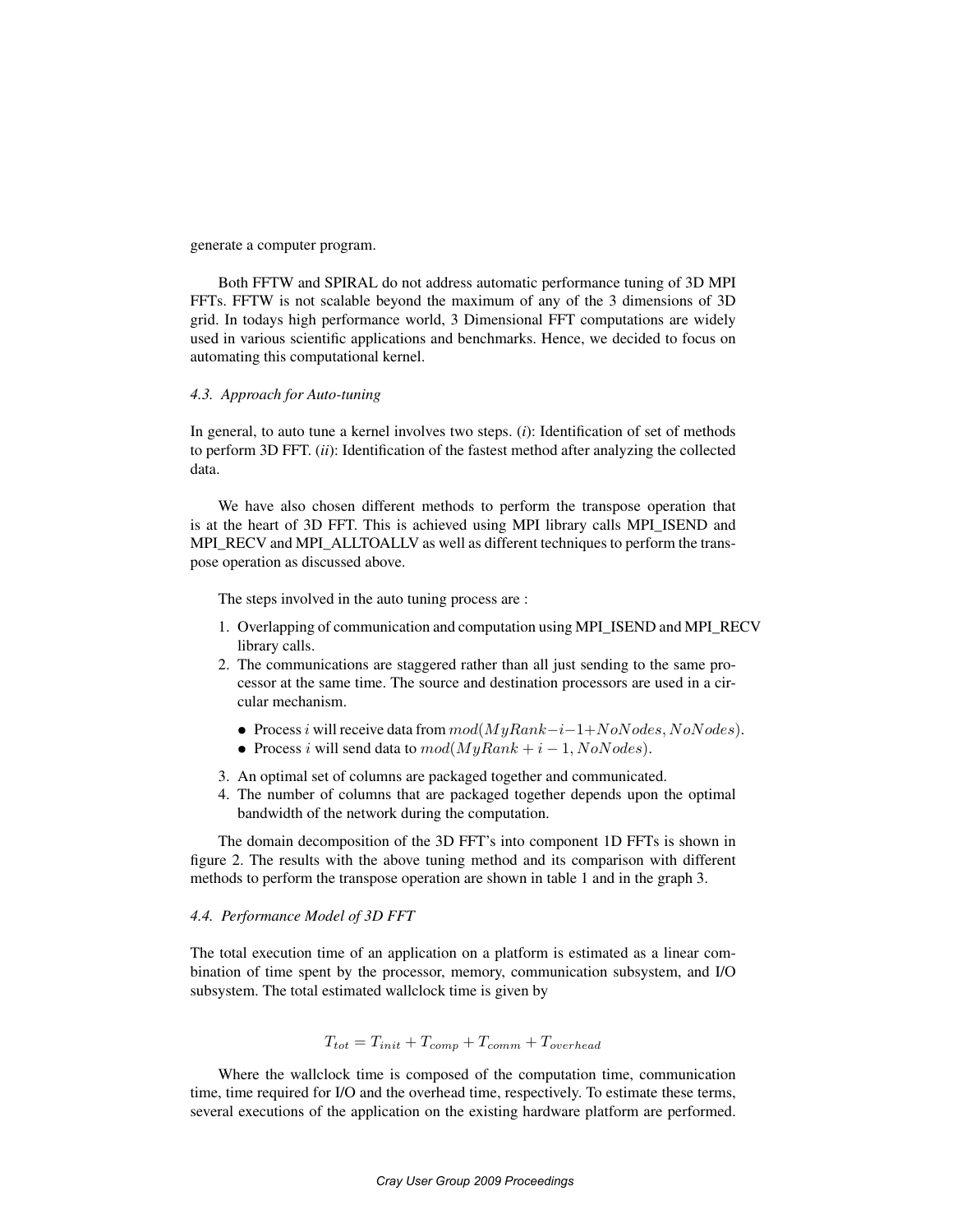





Figure 3. Auto tuning method and its comparison with different methods to perform a forward and reverse 3d FFT operation on a  $512<sup>3</sup>$  grid. See Table 1 and text for an explanation of the different communication schemes. P3DFFT corresponds to the 3D FFT library version 2.2 developed by SDSC. It should be noted that this is for a real to complex 3d FFT so cannot be directly compared to our complex to complex 3d FFT which involves a dataset of double the size and over twice as many floating point operations

The performance data generated from these executions is used to estimate time required for each quantity.

The performance model of 3D FFT consists of 3 major components : problem size, computation, internode communication. The time for an iteration of 3D FFT can be given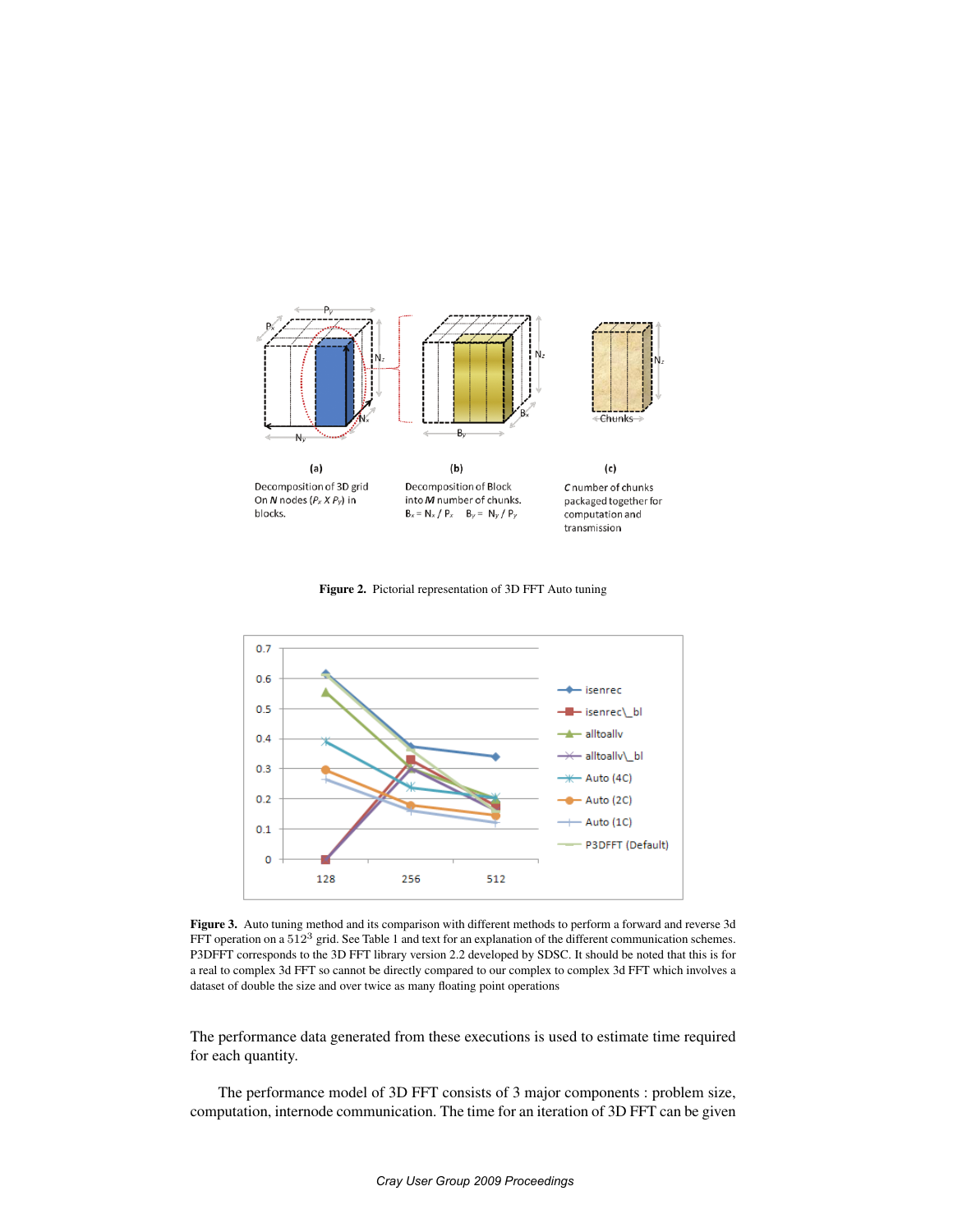by :

$$
T_{fft}(N, P, Chunks) = T_{comp}(N, P) + T_{comm}(Chunks, P)
$$

where

 $T_{comp}(N, P)$ : Computation Time  $T_{comm}(Chunks, P)$ : Communication Time

Note that we excluded the data initialization time and data arrangement time from the actual 3D FFT computation.

#### *4.5. Parallel Complexity*

The parallel complexity for the block or cyclic FFT algorithm is :

$$
T_p^{block/cyclic} = \frac{2mlogm}{p} + (\alpha + \frac{1}{\beta} \frac{m}{p})logp
$$

$$
= \frac{2mlogm}{p} + \alpha logp + \frac{1}{\beta} \frac{mlogp}{p}
$$

The parallel complexity of transpose FFT algorithm is :

$$
T_p^{transpose} = \frac{2mlogm}{p} + \alpha(p-1) + \frac{1}{\beta} \frac{m}{p} \frac{p-1}{p}
$$

From the parallel complexity it shows that the block/cyclic algorithm is better than the transpose algorithms. Hence we can assume that in case of 3D MPI FFT instead of using alltoall operation to achieve transpose, non-blocking ISend and Recv would give more performance. We have observed the similar behavior after execution of the kernel. The results are shown in table ?? and 1. It is also observed that the overlapping of computation and communication further improves the performance of 3D FFT when certain the number of 1D FFTs performed together that fully utilise the bandwidth of the network.

| Proc | isenrec | isenrec bl | alltoally | alltoally bl | Auto    | Auto   | Auto    |
|------|---------|------------|-----------|--------------|---------|--------|---------|
|      |         |            |           |              | (4c)    | (2c)   | (1c)    |
| 128  | 0.6175  |            | 0.5560    |              | 0.39052 | 0.2961 | 0.2653  |
| 256  | 0.3752  | 0.3292     | 0.3033    | 0.3013       | 0.23993 | 0.1798 | 0.16033 |
| 512  | 0.3417  | 0.1770     | 0.2007    | 0.1609       | 0.2057  | 0.1466 | 0.1222  |
| 1024 | 6.3045  | 0.1913     | 0.1992    | 0.0772       | 1.65    |        |         |

Table 1. Strong scaling test for 3d FFT on Cray XT4. Time given in seconds for one forward and reverse 3d FFT on a 512<sup>3</sup> grid. isenrec corresponds to the implementation using isend and recv for the communications. isenrec\_bl is the same as isenrec except that it performs many 3d FFTs at the same time (40 unless otherwise stated) and aggregates the messages for all of them. alltoallv uses the MPI alltoallv collective routine for the communications and alltoallv\_bl is a blocked version of that performing 40 3d FFTs at the same time and aggregating the message sizes by 40. Auto corresponds to the implementation for auto tuning. All tests were done using all four cores except isenrec and Auto where 2c and 1c corresponds to running in dual core and single core mode. The Cray XT4 has quad core 2.3GHz Opteron processors, where each node is one quad core processor and the nodes are connected in a 3d torus.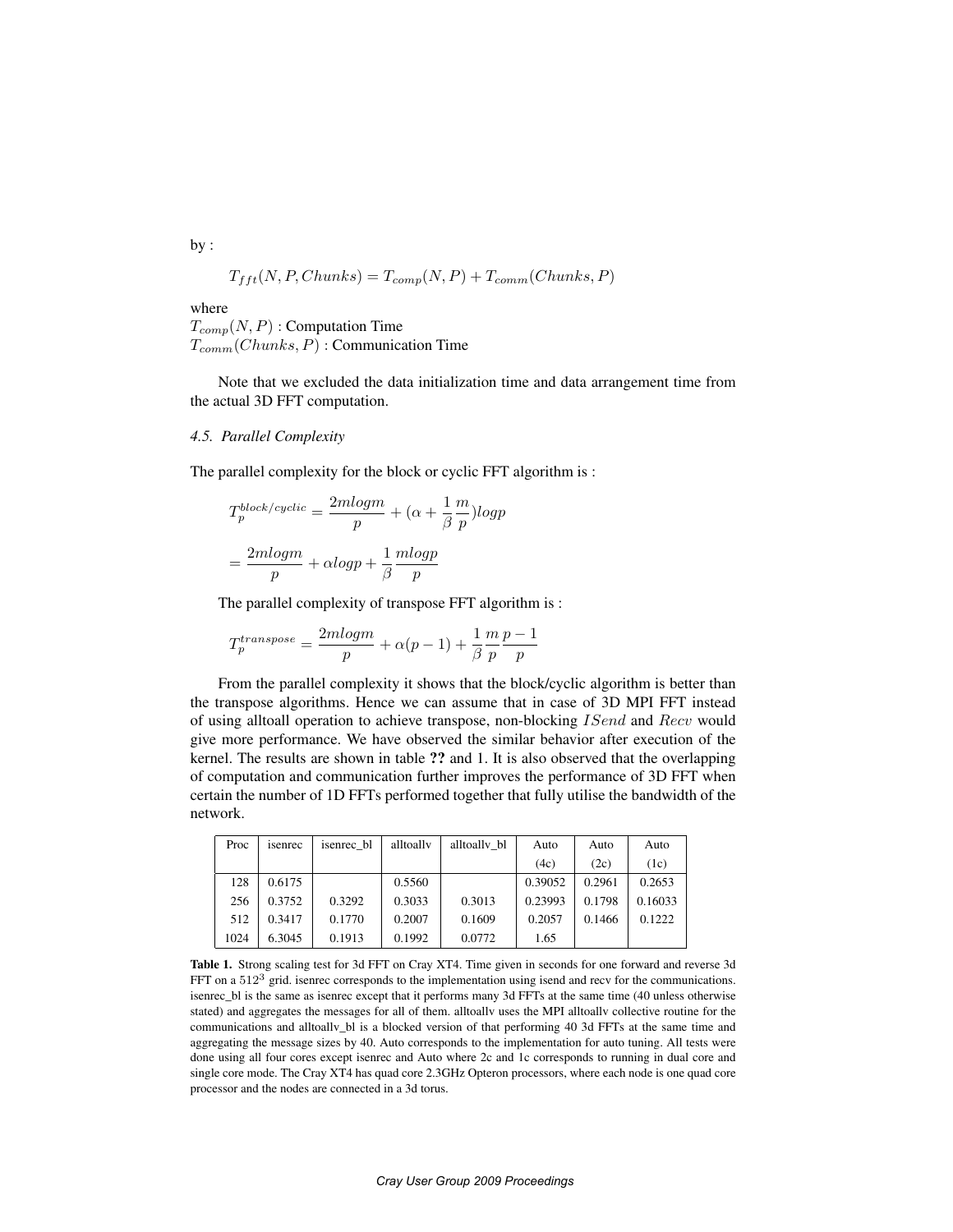# 5. Future Research and Challenges

In this paper we have present an efficient implementation of a parallel 3D FFT specifically designed for plane wave electronic structure code. The limiting factor to scaling to larger processor count is the communications in the 3D FFT. The overlapping of computation and communication give good performance over alltoall communication primitives on moderate processor counts. The limiting factor to scaling to larger processor counts is the communications in the 3d FFTs and we are investigating different communication schemes. In future we would like to use one sided communication. We will also develop a robust performance model which can be useful in prediction of performance of application on future systems. We will also have performance results on different parallel computing platforms in order to make the model very robust.

In future, we are interested in autotuning of the 3D FFT so that it would be useful on different parallel systems as well as future computing platforms. We are also interested in developing a 3D FFT kernel that can be used in other scientific applications and benchmarks in which 3D FFT is the important computational and time consuming kernel.

Achieving peak performance from the computational kernels that dominate application performance often requires extensive machine-dependent tuning by hand. Automatic tuning of an application on a system typically performed by (1) generating a large number of possible, reasonable implementations of a kernel which produces best performance on the given system, and (2) selecting the fastest implementation by a combination of various machine dependent parameters, heuristic modeling etc (i.e. actually running the code).

One major challenge is finding efficient ways to select implementations at run-time when several known implementations are available. Our aim has been to discuss a possible framework, using sampling and statistical classification, for attacking this problem in the context of automatic tuning systems as well as development of performance model to predict the performance of scientific applications on the upcoming parallel systems.

We are facing a paradigm shift to multicore and manycore computing, and this paradigm shift imposes difficult challenges on application developers and algorithm designers. Another challenge is, portability of this kernel on the future parallel system that will be based on multicore and manycore architecture.

#### Acknowledgements

This research used resources of the National Energy Research Scientific Computing Center, which is supported by the Office of Science of the U.S. Department of Energy under Contract No. DE-AC03-76SF00098.

#### References

- [1] W. Kohn and L.J. Sham, Phys. Rev. 140, A1133 (1965).
- [2] M. Payne, M.P. Teter, D.C. Allan, T.A. Arias and J.D. Joannopoulos, Rev. Mod. Phys. 64, 1045 (1992).
- [3] PARATEC (PARAllel Total Energy Code) www.nersc.gov/projects/paratec/ by B. Pfrommer, D. Raczkowski, A. Canning, S.G. Louie, Lawrence Berkeley National Laboratory (with contributions from F. Mauri, M. Côté, Y. Yoon, C. Pickard and P. Haynes).